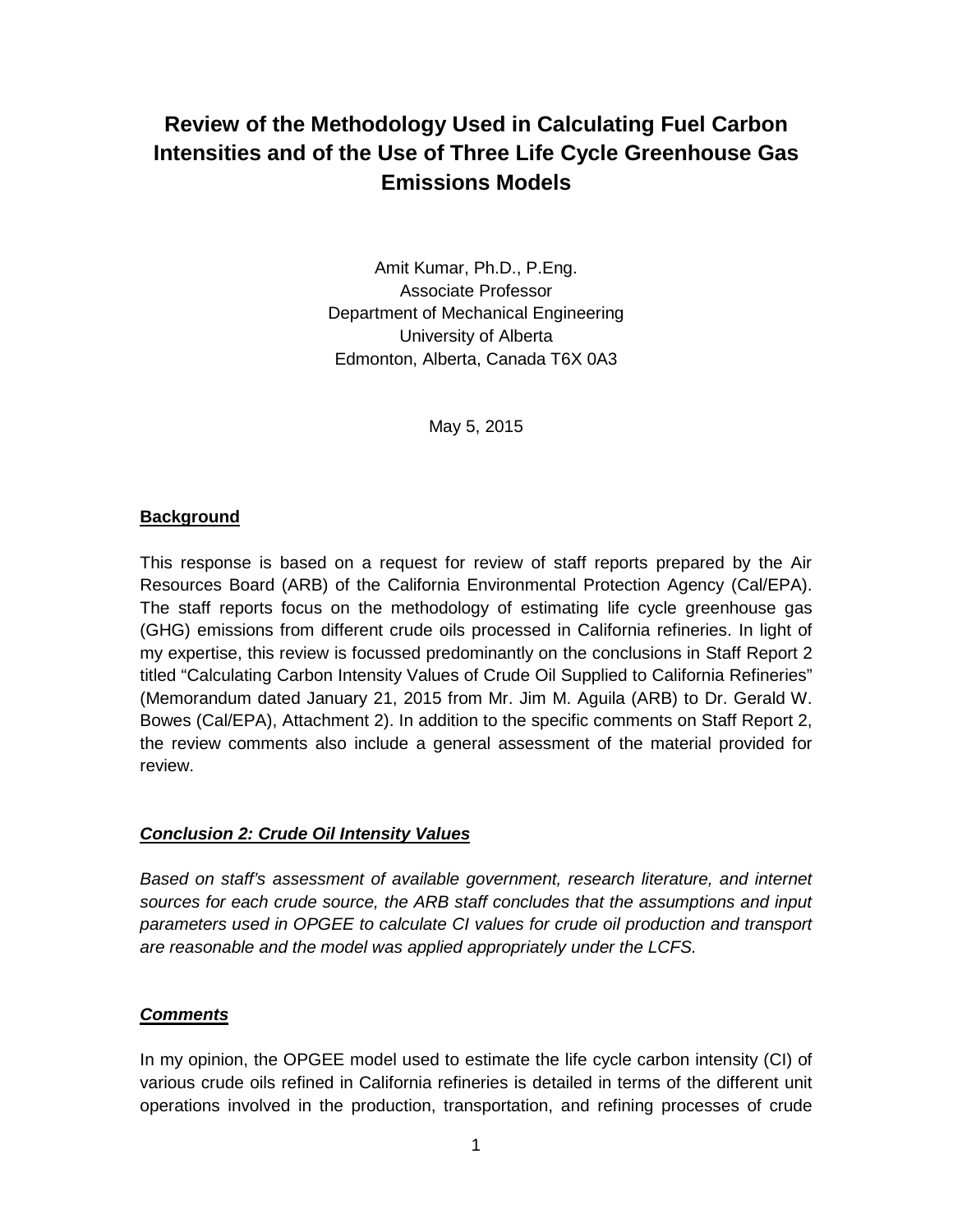oils. The model includes a comprehensive framework for the consideration of the characteristics of production wells, crude oils, refining processes, and crude oil transportation. The estimated CI values are reasonable; however, there are important points that should be taken into account when using these estimates. My comments are given below on various aspects of the methodology, input data, and assumptions, and include suggestions for a path forward.

*Methodology*: As there are many unit operations considered in an estimation of life cycle GHG emissions from the various crude oils refined in California's refineries, the data for these assessments have been either developed or collected from various sources by the ARB staff. Any variation in these assumptions and input data will have an impact on the overall life cycle GHG footprint. Hence it is very challenging to arrive at a single estimated life cycle GHG emissions value for a particular crude oil. The values in the report (e.g., Table 1, Appendix H) are specific estimates for various crudes. It might be useful if the numbers are associated with some uncertainty or range. This would help address the variations in estimated values found in different studies for a particular crude oil.

*Effect of GHG emission allocation strategies*: The method of allocating refinery and upstream emissions to transportation fuels has a major impact on the life cycle GHG emission results. The process level allocations could be in the form of an energy and/or mass basis. Some of these allocation strategies have been made in an earlier study to understand differences in allocation on refinery levels and sub process levels [1]. In the ARB staff report, there needs to be a justification for the allocation method used. Some consideration should also be given to other allocation strategies, such as the allocation of emissions based on fuel hydrogen content, to study their impact on life cycle GHG emissions. Different existing studies use different allocation techniques and report varying results. A consensus on the allocation strategy is needed to help inform policy formulation and decision making.

*Use of GHGenius data and assumptions for heavy crude oil from the Canadian oil sands*: An LCA is a highly informative but labor-, time-, and research-intensive method. There are several LCA models available [2-5] that would help reduce the workload to perform an LCA for any pathway by providing the basic framework and database. These models provide varying results based on different assumptions, database inventories, and data sources. There are limitations in using these models for the oil sands-based heavier crudes from Canada that are processed in California's refineries. The limitations are specifically related to the assumptions and methodologies built into the model. The ARB report based on the OPGEE model has considered assumptions and inputs from GREET and GHGenius, and the ARB staff report has specifically used the GHGenius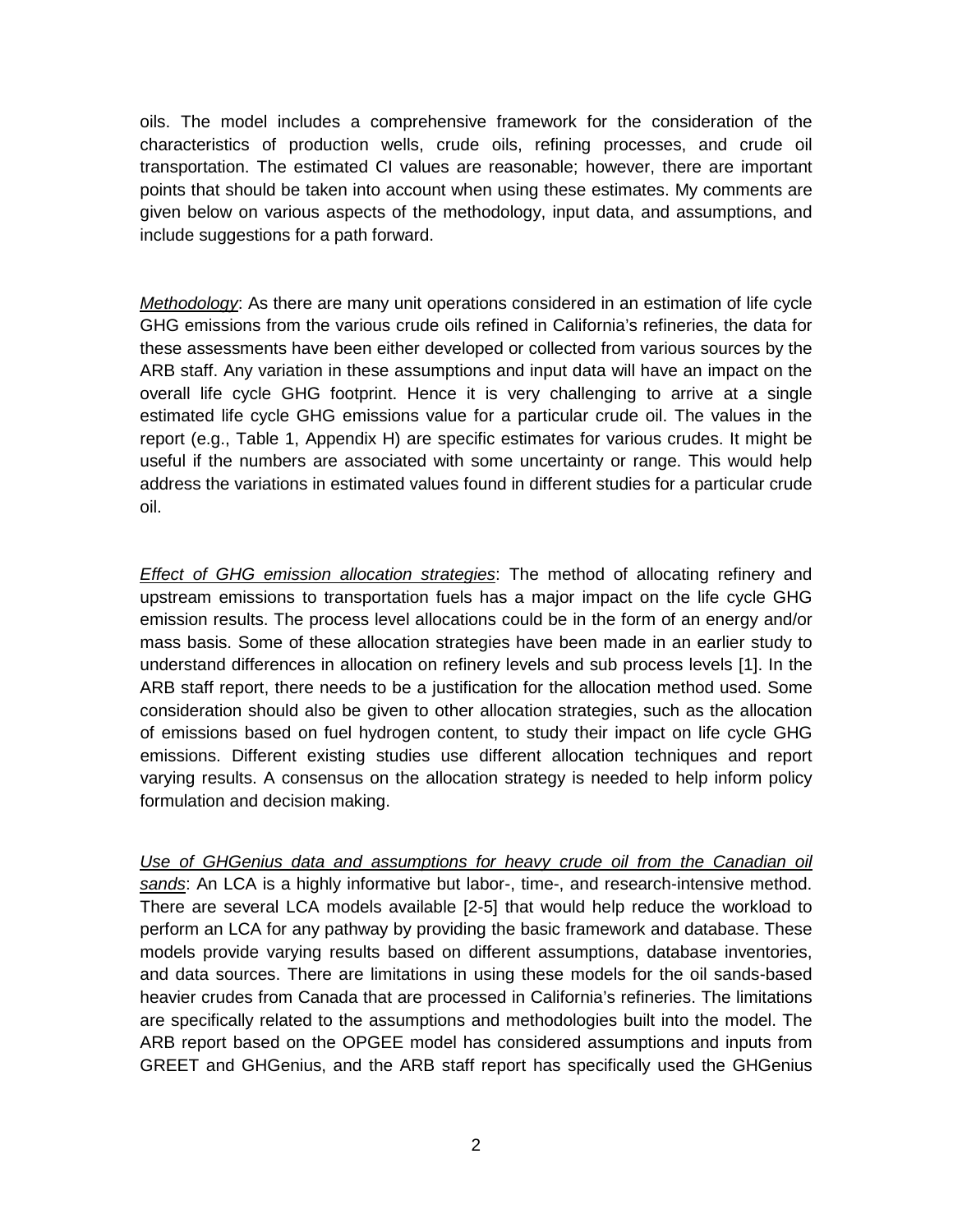model assumptions and input data for a life cycle assessment of transportation fuels from the oil sands.

GHGenius is based on an estimate of GHG emissions with direct input of process fuel consumed per unit of fuel delivered. The direct relationship between mass and volume is used to proceed from one unit operation to the other. For example, one mass unit of synthetic crude oil (SCO) is assumed to be same as one mass unit of bitumen. This may not always be appropriate as the mass of SCO is always less than bitumen and depends on the upgrading operation. GHGenius considers the API (American Petroleum Institute) gravity relations between feeds to be mass additive, which is not fully justified (the density of crude is additive in volume).

Diesel fuel is one of the main sources of energy for bitumen extraction through surface mining. The estimate of diesel required in the OPGEE model, which is based on the GHGenius model, is almost 100 times higher than the values used in the GREET model and up to 7 times higher than the results of another recent study [6]. This assumption needs to be justified in the report as it has an impact in the overall GHG emissions.

The assumptions in the OPGEE model based on GHGenius regarding electricity production and export from the oil sands are only partially justified. This model uses Alberta's grid electricity ratio for electricity production and electricity export from the oil sands. This assumption is not clear as most of the electricity production in the oil sands is on site and from natural gas. And the extra electricity exported displaces Alberta's grid electricity, of which 53.1% is from coal, 37.4% from natural gas, and the rest from other resources such as hydro, wind, and biomass [7]. This assumption on Alberta's grid electricity ratio for electricity production and export has a significant impact on the overall life cycle GHG emissions of oil sands-based crudes and hence needs further justification.

Steam Assisted Gravity Drainage (SAGD) is another method of bitumen extraction in the oil sands. One of the key limitations to SAGD in the ARB report (as this is based on GHGenius model) is in the area of electricity and steam generation. The consideration of the cogeneration of electricity and steam is very limited. The limited consideration does not represent the actual scenario in oil sands SAGD operations. The use of cogeneration in SAGD operations is expected to increase in future, and this increase will have a significant impact on the overall life cycle GHG emissions.

The upgrading of bitumen produced from the oil sands is an energy-intensive process. The requirement of energy is dependent on the techniques used for upgrading. Most of the energy requirement comes from conventional sources of energy (e.g., natural gas and electricity). Coke, which is one of the by-products of the upgrading process, could be used for energy, but its use depends on the different industrial operations. The majority of the coke is stockpiled and not combusted. This stockpiling should be considered in a life cycle GHG emissions assessment as it has a significant impact on the overall estimated values.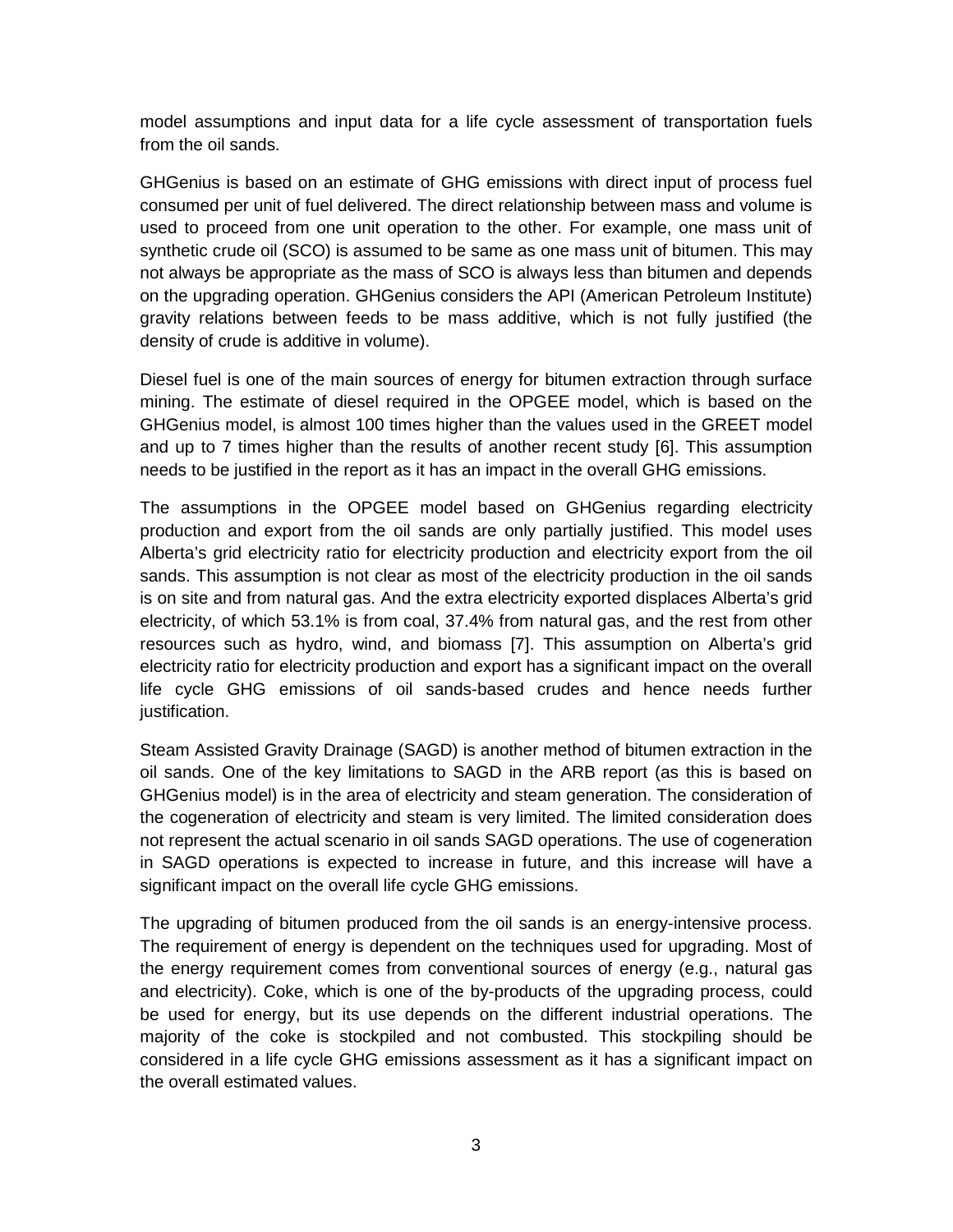Upgrading operations consume significant quantities of hydrogen to convert bitumen to SCO. There are very limited details on the amount of hydrogen consumed for upgrading bitumen from in situ recovery, and for upgrading bitumen from surface mining there is very limited information found in GHGenius.

*Fugitive emissions*: The emissions over the life cycle of the production, processing, and use of the various crude oils are an important factor and have an impact on overall GHG emissions. There has been very limited effort to estimate these emissions. The OPGEE estimates these emissions based on the development of bottom-up parameter-based models; however, a real life measurement of these emissions is needed for a credible estimate. The fugitive emissions for different crudes could vary significantly as there are differences in the extraction, production, transportation, and processing of these oils. The emissions could differ significantly for the conventional and non-conventional sources of crude oils.

*Biomass use for energy and fuels*: Different jurisdictions use different sources of biomass to produce energy and fuels. These could be agricultural or forestry sources. The life cycle GHG footprint for various biomass feedstocks (e.g., wheat straw, corn stover, bagasse) depends on the jurisdiction where they are grown and also on the feedstock itself. These life cycle GHG footprints depend on the inputs (e.g., fertilizer, fuels) for biomass production, harvesting, collection, transportation, and conversion. It is very challenging to estimate these parameters for different jurisdictions. The use of different biomass for electricity generation could have an impact on the electricity generation grid mix for various jurisdictions. Hence this should be added as a cautionary note, and a range of life cycle estimates, as stated earlier, may be more appropriate.

*Changing the electricity generation mix with time*: The electricity grid GHG emissions for a particular jurisdiction depend on the type of fuels used to produce electricity. The type of fuels could vary significantly from one jurisdiction to another. The electricity grid mix changes continuously with changes in the amount and type of fuel used to produce electricity. For example, in Alberta, recently there has been a significant increase in natural gas-based power generation compared to coal-based power generation. There has also been a significant increase in wind power generation. These sources of power are continuously changing the grid intensity as natural gas- and wind-based electricity have lower GHG footprints than does coal power generation. This lowering of the grid intensity would have an impact on the life cycle GHG emissions of bitumen-based crude oil. There needs to be a system under the LCFS to account for this.